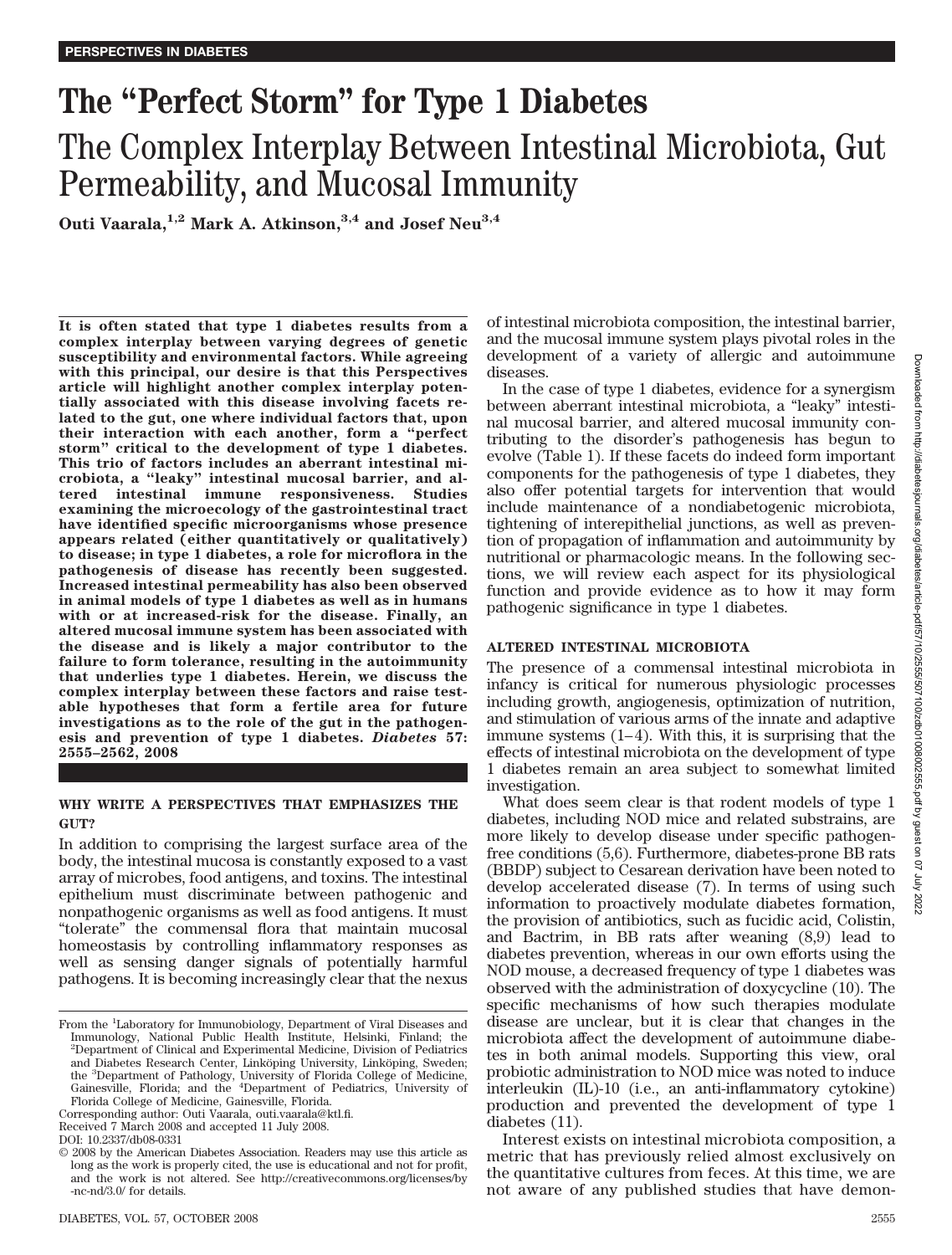## TABLE 1

Intestinal alterations reported in patients with type 1 diabetes or in individuals at risk of type 1 diabetes

| Finding                                                                                                                                                    | Interpretation                                                                                                             | Reference                                                                 |
|------------------------------------------------------------------------------------------------------------------------------------------------------------|----------------------------------------------------------------------------------------------------------------------------|---------------------------------------------------------------------------|
| Increased absorbed ratio of ingested lactulose<br>and mannitol in patients with type 1<br>diabetes                                                         | Altered gut permeability in type 1<br>diabetes                                                                             | Kuitunen et al. $(24)$ , Sapone et al. $(25)$ ,<br>Secondulfo et al. (26) |
| Increased absorption of ingested lactulose<br>and mannitol in individuals with $\beta$ -cell<br>autoimmunity                                               | Altered gut permeability in pre-diabetes                                                                                   | Bosi et al. $(23)$                                                        |
| Alterations in height and thickness of<br>microvilli, space between microvilli and<br>thickness of tight junctions                                         | Mucosal injury in type 1 diabetes                                                                                          | Secondulfo et al. (26)                                                    |
| High levels of serum zonulin in patients with<br>type 1 diabetes<br>Enhanced expression of HLA-DR and -DP,                                                 | Changes in tight junctions in type 1<br>diabetes                                                                           | Sapone et al. $(25)$                                                      |
| ICAM-1, $\alpha$ 4 $\beta$ 7-integrin, IL-4, IL-1 $\alpha$ , IFN- $\gamma$ in<br>small intestinal biopsy samples from<br>children with type 1 diabetes     | Intestinal inflammation in children with<br>type 1 diabetes                                                                | Savilahti et al. (28), Westerholm-Ormio<br>et al. $(29)$                  |
| Higher density of intraepithelial CD3 and<br>$\gamma/\delta$ -cells and lamina propria CD25 cells in<br>type 1 diabetes                                    | Activation of intestinal immunity in<br>type 1 diabetes                                                                    | Auricchio et al. (30)                                                     |
| Increase in CD3 and CD25 cells and enhanced<br>ICAM-1 and HLA-DR expression in small<br>intestinal biopsy samples cultured with                            | Activation of intestinal T-cells by                                                                                        |                                                                           |
| gliadin<br>Increased expression of matrix                                                                                                                  | gliadin in type 1 diabetes                                                                                                 | Auricchio et al. (30)                                                     |
| metalloproteinases and apoptotic cells in<br>small intestinal biopsy samples from<br>children with type 1 diabetes and<br>anti-transglutaminase antibodies | Prominent mucosal inflammation<br>related response in the diabetic<br>children positive for<br>transglutaminase antibodies | Bister et al. $(32)$                                                      |
| Enterovirus detected in small intestinal<br>biopsies from patients with type 1 diabetes                                                                    | Chronic or recurrent intestinal<br>enterovirus infections in type 1<br>diabetes                                            | Oikarinen et al. (42)                                                     |
| Low numbers of Foxp3-positive cells or<br>Foxp3 transcripts despite increased IL-18<br>transcription in small intestinal biopsy                            | No activation of intestinal regulatory<br>T-cells despite activation of innate<br>immunity in children with type 1         |                                                                           |
| samples from children with type 1 diabetes                                                                                                                 | diabetes                                                                                                                   | Tiittanen et al. (31)                                                     |

strated differences in intestinal microbiota of animals or humans with or at high-risk for the development of type 1 diabetes. Furthermore, most microbial species in the intestinal microbiota are not amenable to culture. With the knowledge that environment influences the development of type 1 diabetes and that the gastrointestinal tract provides the greatest surface area for interaction of the environment, this is an area that begs further investigation.

Over 500 species of microbes are known to reside in the human gastrointestinal tract (1,2). Their interaction with the mucosal immune system, especially in the first years of life, may have life-long effects. As but one example, differences in the composition of intestinal microflora between healthy and allergic infants in countries with a high and low prevalence of allergies have been noted and precede clinical symptoms (12). Furthermore, probiotics have been successfully used as immunomodulators in the prevention and treatment of allergies in children (13,14), findings indicating that commensal bacteria are not innocent bystanders in humans but active players in the shaping of the immunological network of the host. Hence, new approaches for evaluating the interactions between the intestinal microbiota and barrier and innate immunity are needed.

Among the most promising molecular techniques that have recently been developed to fill this void are those that enable detection of uncultivatable species and that are amenable to statistical microecologic analyses. Some of these methods target 16Ss RNA gene sequences, as they contain signatures of phylogenetic groups and sometimes even species (15). Other techniques apply PCR with denaturing or temperature gradient gel electrophoresis, fluorescent in situ hybridization and shotgun sequencing DNA (16), and whole metagenomic approaches (17). These techniques offer promise for future efforts seeking to establish a causal link between the intestinal microbiota and type 1 diabetes, as well as to the identification of aberrant microbiota that could be targeted for disease prevention strategies.

## **ALTERATIONS OF INTESTINAL PERMEABILITY IN TYPE 1 DIABETES**

The intestinal surface barrier is one of the most important components of the innate immune system, separating highly immunogenic agents in the intestinal lumen from a highly immunoreactive submucosa. Before aberrant microbes or other antigens can affect the highly immunoreactive submucosa, they must transduce signals mediated by intestinal epithelial toll-like (or similar) receptors, traverse the intestinal epithelial barrier by either the transcellular or interepithelial paracellar route, or influence other cells possessing the capacity to traverse this barrier (e.g., intraepithelial lymphocytes and dendritic cells). Before describing how this system may relate to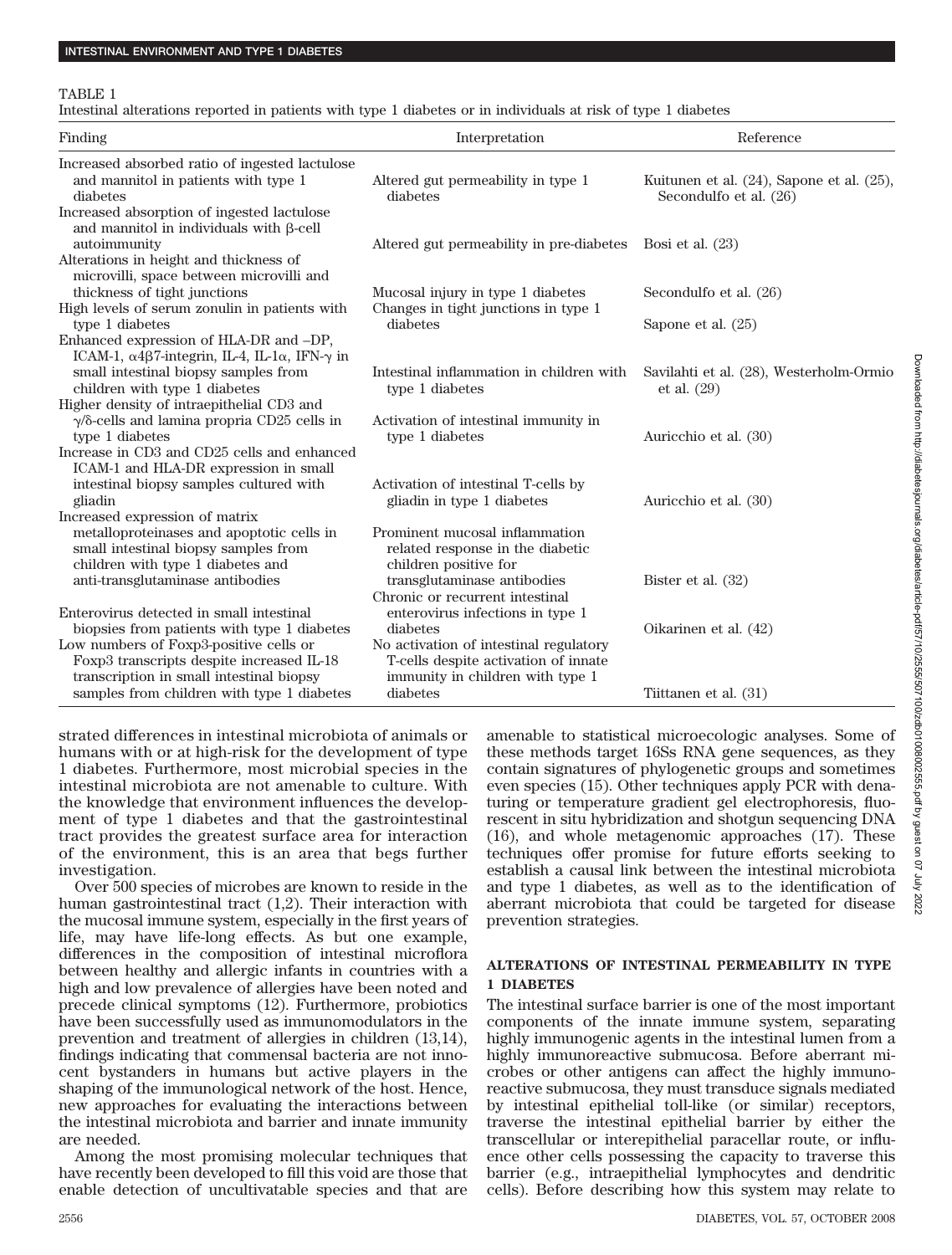

**FIG. 1. Constituents of the intestine.**

type 1 diabetes, we will review a few key components of the system (Fig. 1).

**Mucosal barrier cells.** There are numerous cell types in the small intestine that play a role in barrier function, including the following.

*Intestinal epithelial cells.* Intestinal epithelial cells (IECs) comprise the lining epithelium of the primitive intestine. These cells are derived from the same undifferentiated stem cell that gives rise to columnar, mucous, goblet, enteroendocrine, and probably M-cells in the intestine. The well-known function of the IEC as the major nutritive absorptive cell should not overshadow its role in transduction of inflammatory signals from luminal microbes via toll-like receptors and other signaling mechanisms. Furthermore, these cells possess intercellular interdigitations and structures that join the intestinal epithelial cells (Fig. 1). The tight junction (i.e., zonula occludens) is the most apical component of the junctional complex and serves as the permeability barrier between the external and internal milieus of the body. The tight junction completely encircles the apical end of absorptive cells as a belt-like band. Several transmembrane proteins and proteins on the cytosolic leaflet are a part of the tight junction; these include the claudins and occludin protein families. Interactions of some of these proteins with the actin cytoskeleton are a major determinant of tight junction structure and play a role in the regulation of paracellular permeability.

*M-cells.* M-cells do not have well-developed microvilli and allow macromolecular transport, whereas the absorptive enterocyte has better-developed microvilli. M-cells are specialized for delivering foreign antigens and microorganisms to organized lymphoid tissues within the mucosa of the small and large intestines. They are thought to play a major role in specific immunity to luminal antigens. Little is known about relative contributions of these cell types in the pathogenesis of type 1 diabetes, but as will be discussed later, lines of evidence are pointing toward increased paracellular permeability playing a role.

*Goblet cells.* Goblet cells are specialized mucus-secretory cells found throughout the intestine. Intestinal mucus is a complex gel that covers the surface of the villous epithelium and contributes significantly to cytoprotection, offering many ecological advantages for the microbiota.

*Paneth cells.* Paneth cells represent one of the four major epithelial cell lineages in the small intestine and are the only lineage that migrates downward into the crypt base after originating in the crypt stem cell region. The location of Paneth cells adjacent to crypt stem cells suggests that they play a critical role in defending epithelial cell renewal. In response to pathogen attack, the Paneth cells secrete a wide spectrum of antimicrobial peptides against gram-negative and gram-positive bacteria, fungi, protozoa, and viruses.

*Intraepithelial lymphocytes.* Intraepithelial lymphocytes (IELs) are located at the basolateral side of the epithelial layer. Here they are exposed to a wide range of food and microbial antigens. One well-established function of IELs is their ability to protect the host from invasion by microorganisms that enter through the gastrointestinal tract. One subtype, the  $\gamma\delta$  intestinal epithelial lymphocytes, are also at the mucosal interface and appear to play a key role in maintaining peripheral tolerance (18).

## **HOW GUT LEAKINESS MAY INFLUENCE TYPE 1 DIABETES**

Multiple tight junction integral proteins have been identified (Fig. 1), including occludin and members of the claudins family; a group of at least 20 tissue-specific proteins are the major sealing proteins that locate between intestinal epithelial cells (19). The claudins, a family of integral tight junction proteins, form ion-selective pores within the tight junction strands, whereas occludin and junctional adhesion molecule may have an adhesive and/or signal transducing function as they interact with various cytosolic complexes (19). In the intestinal epithelium, claudin-1 may directly associate with occludin laterally in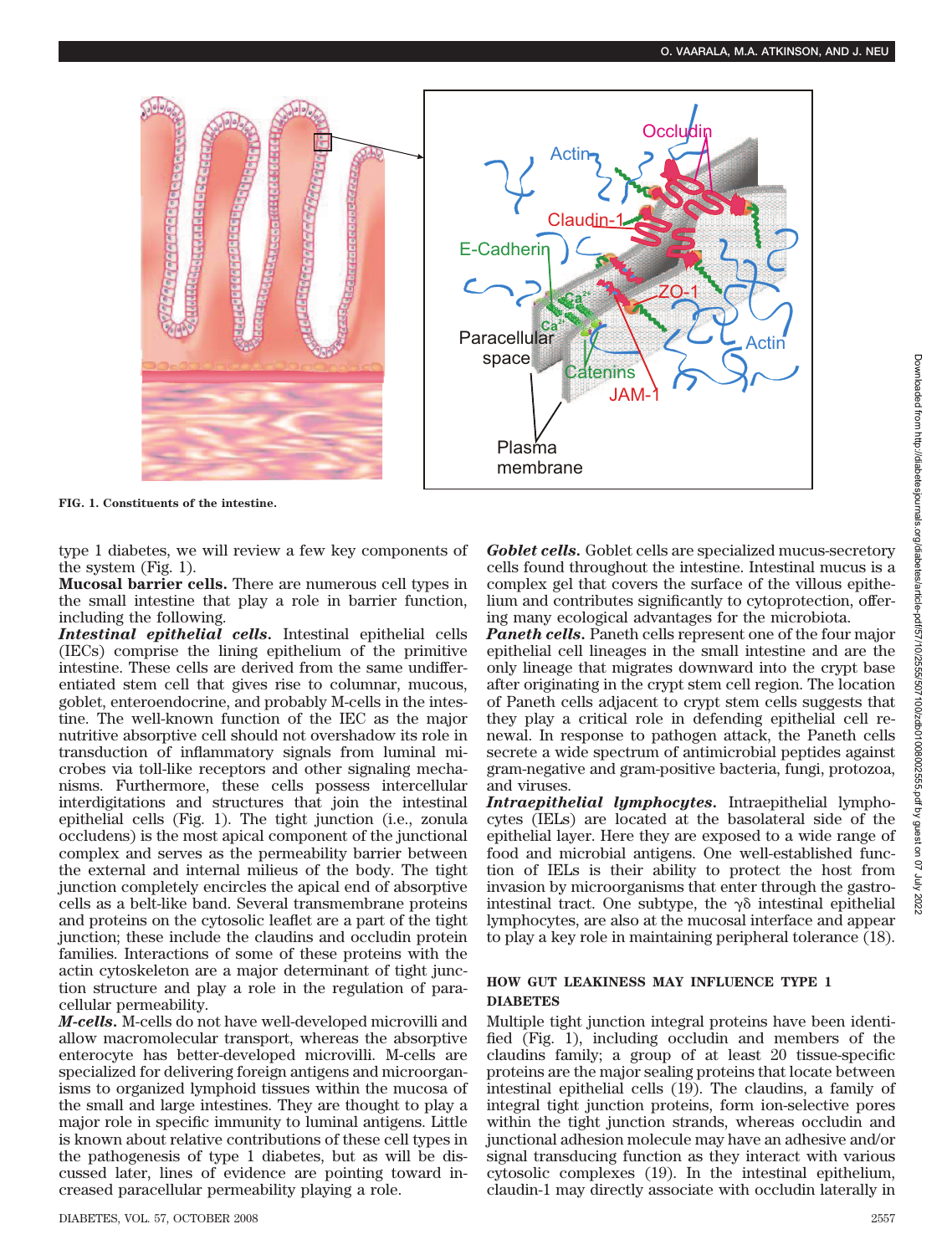

**FIG. 2. Hypothetical model of the contribution of various gut components to the pathogenesis of type 1 diabetes.**

the membrane within the same cell but not intercellularly. The combination of these two proteins functioning together performs the major "gatekeeper" or barrier function of the tight junction. These sealing proteins, both transmembrane proteins, interact with cytoplasmic proteins that function as adaptors between the tight junction proteins along with actin and myosin contractile elements within the cell. Acting together, they open and close the paracellular junctions.

Our previous studies using the permeability markers lactulose and mannitol verified that BBDP rats, before the onset of type 1 diabetes, exhibit a highly permeable intestine associated with low levels of intestinal claudin, a major intercellular tight junction protein (20). Intestinal myeloperoxidase activities and goblet cell density are also higher in the diabetes-prone rats than in controls, supporting the notion of an early intestinal inflammatory response. Our studies (20), as well as those of Meddings et al. (21) and Graham et al. (22), show that not only is enteropathy a consistent feature in the BBDP rat, but it precedes the onset of insulitis and appears to be due to mechanisms distinct from those that cause type 1 diabetes. More importantly, this is not a phenomenon that occurs only in rodent models of diabetes, as very recent studies have noted that humans with a propensity to develop type 1 diabetes as well as other autoimmune diseases possess an abnormal intestinal barrier; the so called "leaky gut" (20,21). Namely, intestinal samples from individuals at risk for (23) or already diagnosed with type 1 diabetes demonstrated abnormalities identified with sugar permeability tests (24–26) and associated with interepithelial junctions on electron microscopy (26). These findings are entirely consistent with the concept that a leaky intestine in the setting of type 1 diabetes would allow for greater exposure of the intestinal immune system to antigens (Fig. 2).

Although the mechanisms leading to a "leaky gut" before the development of type 1 diabetes remain largely understood, studies aimed at altering intestinal tight junctions have been initiated. Fasano and colleagues (27) found high levels of the protein zonulin, which has been observed to increase intestinal permeability in rats prone to develop diabetes, and have initiated studies designed to counteract the effects of zonulin. High serum levels of zonulin that correlated with increased ratios in sugar permeability testing have also been noted for patients with type 1 diabetes (25). Other modulators of tight junction proteins (e.g., certain probiotics and short-chain fatty acids such as butyrate) may also play a role in modulation of "intestinal leakiness."

#### **ALTERED INTESTINAL IMMUNITY**

The third facet related to the gut that may be key to type 1 diabetes development relates to intestinal immunity. Of the three, this is the area perhaps subject to the most investigation in settings of type 1 diabetes. To provide a unique glimpse into this area, we and others have investigated markers of immune activation in small intestinal biopsies taken from children with type 1 diabetes that failed to show signs of celiac disease. Specifically, these subjects did not demonstrate signs of celiac disease, they were negative for transglutaminase antibodies, and their intestinal morphology in terms of celiac disease–associated inflammation was normal. These studies noted enhanced expression of antigenpresenting HLA class II molecules (Fig. 3), increased expression of intracellular adhesion molecule (ICAM)-1 on epithelium, and  $\alpha$ 4 $\beta$ 7-integrin on cells of the lamina propria (28,29). In line with these findings, activation of the cytokine network was also demonstrated in the lamina propria. Specifically, increased densities of cells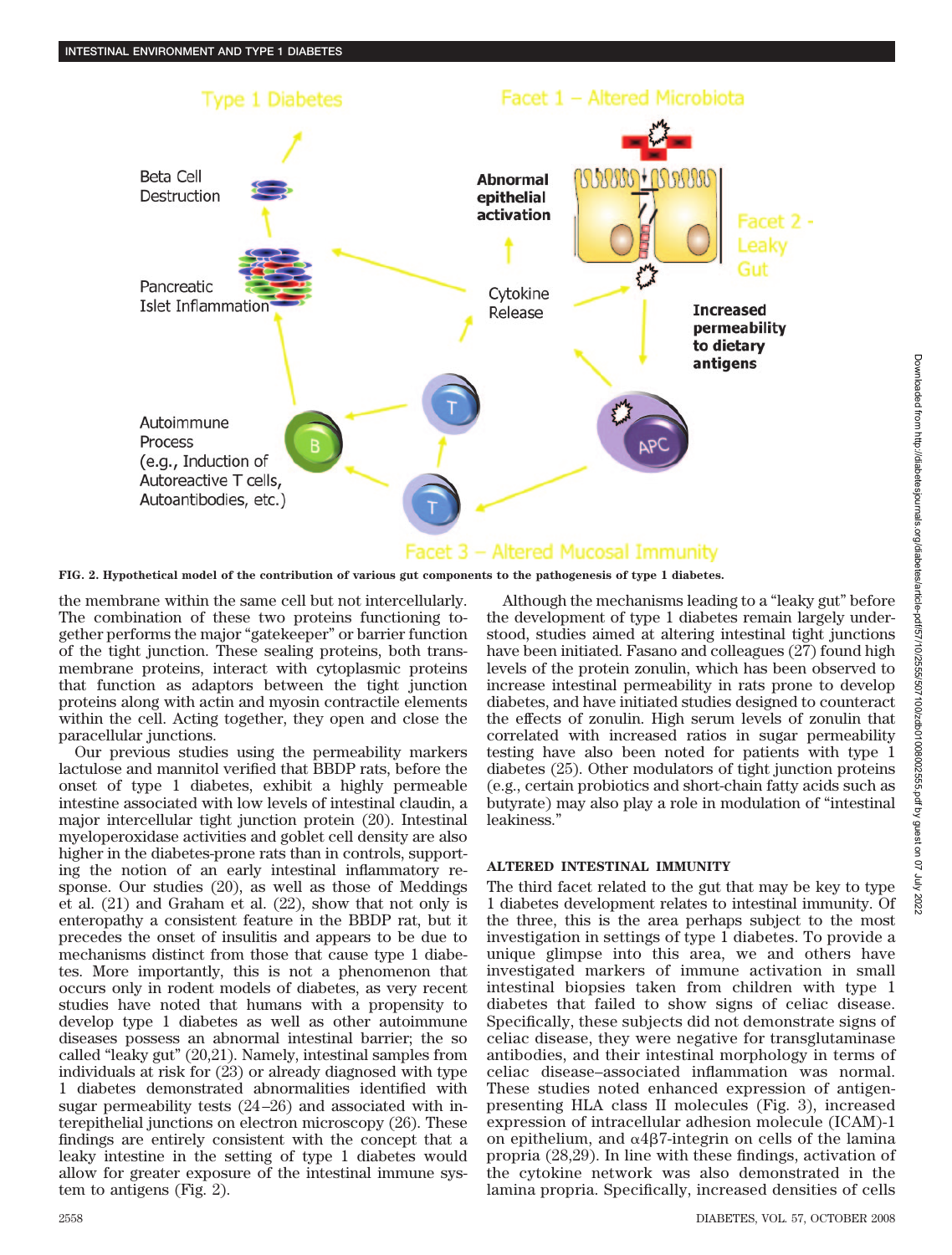

FIG. 3. Immunoperoxidase stainings for HLA-DR (A and B) and HLA-DP (C and D) in jejunal biopsy specimens from a healthy control (A and C) **and from a type 1 diabetic patient with normal jejunal mucosa (***B* **and** *D***). Intensive, positive HLA-DR staining is seen throughout the epithelial cells of the villi and also in many crypt cells in the type 2 diabetic specimen (***B***), whereas the control specimen shows only faint HLA-DR staining in the apical parts of the epithelial cells at the tip of the villi (***A***). The biopsy specimen from a control patient treated with HLA-DP antibody shows scattered positive granules in the apical parts of the epithelial cells at the tip of the villi (***C***), whereas strong positive staining is seen throughout the villous epithelial cells in the specimen from a type 1 diabetic patient (***D***). No positive staining is seen with either HLA-DR or HLA-DP in crypt cells in the control specimen (***A* **and** *C***). AEC-hematoxylin stain, original magnification 50. (Please see http://dx.doi.org/10.2337/db08-0331 for a high-quality digital representation of this figure.)**

positive for IL-4 and IL-1 $\alpha$  (protein and mRNA), as well as increased numbers of interferon- $\gamma$  mRNA–expressing cells, were observed in patients with type 1 diabetes. The second effort to address this question, involving small intestine biopsies from type 1 diabetic patients, demonstrated high numbers of CD25-positive cells, as well as increased numbers of intraepithelial CD3- and  $\gamma/\delta$ -positive cells, in lamina propria (30). Interestingly, the findings of intestinal immune activation were not restricted to individuals with the HLA DQ2 allele (i.e., the HLA risk allele found in 90% of patients with celiac disease). Thus, the altered intestinal immunity in type 1 diabetes appears to represent a separate entity from celiac disease.

Very recent efforts have addressed questions related to regulatory T-cells, which are thought to be vital to the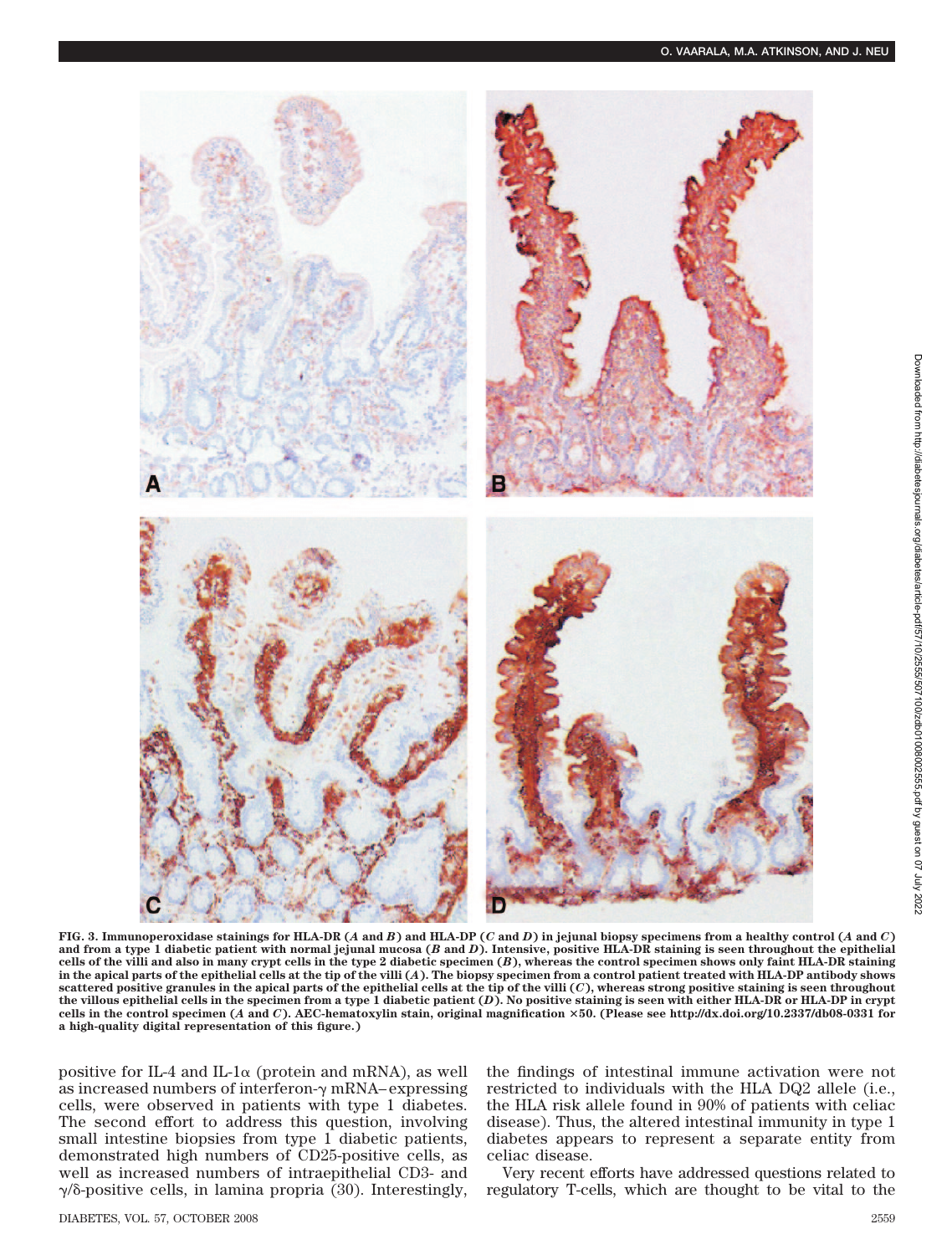control of autoimmunity by instilling proper immune regulation and are marked by the transcription factor Foxp3. Specifically, these efforts included examination of Foxp3 positive cells in small intestinal biopsies from children with type 1 diabetes as well as from those with celiac disease (31). In children with type 1 diabetes, the densities of Foxp3-positive cells were low and did not show activation of Foxp3 transcripts. This was in contrast to celiac disease, where related inflammation involving Foxp3 expression was noted. The absence of intestinal Foxp3 activation in type 1 diabetes provides a strong rationale for further investigation regarding the whether impaired regulatory mechanisms could explain the subclinical intestinal immune activation and altered responses to dietary antigens.

In terms of how this altered immunity may find its genesis, another potential candidate is matrix metalloproteinases (MMPs), enzymes produced by several different cell types and released in response to inflammation. MMPs participate in the remodeling of extracellular matrix, and when their function goes uncontrolled, they have been noted for the ability to induce tissue injury. When MMP profiles and apoptotic characteristics were studied in a group of children positive for transglutaminase antibodies, the subgroup of children with type 1 diabetes showed higher expression of MMPs and increased proportion of apoptotic mucosal cells than children without type 1 diabetes (32). Taken collectively, these findings performed in small intestinal biopsy samples from type 1 diabetic patients directly implicate altered activation of both innate and adaptive immune cells in the intestinal mucosa and provide a new focus on the potential role of intestinal immunity in the pathogenesis of human type 1 diabetes. With all of this in mind, the question is, why would this occur?

**Triggers of intestinal immunity.** In the association of increased intestinal permeability and inflammation, altered responses to food and microflora-derived antigens often develop. It is however indistinguishable whether the aberrant response to food or microbial antigen is the trigger of intestinal inflammation and increased permeability or vice versa.

Regarding type 1 diabetes and aberrant responses to food, enhanced immunity to wheat and cow milk have been reported in type 1 diabetic patients as well as in their relatives (33,34). Interestingly, wheat gliadin stimulation of small intestinal biopsies from children with type 1 diabetes noted an increase in intraepithelial CD3 cell numbers in lamina propria CD25-positive cells and enhanced expression of ICAM-1 and HLA-DR. In contrast, no such activation of T-cells was seen in biopsy samples taken from healthy children (30). This suggests that altered response to wheat gliadin in children with type 1 diabetes may contribute to the intestinal inflammation. It is possible that the HLA-DQ2 and -DQ3 alleles often present in type 1 diabetic and celiac disease patients are responsible for the presentation of wheat gliadin–derived antigens and for the induction of inflammation, which however does not lead to full-blown celiac disease in these cases. Some studies suggest that early exposure to wheatcontaining food in infancy increases the risk of  $\beta$ -cell autoimmunity (35,36), which could be explained by induction of intestinal inflammation, as suggested by both human (30) and experimental (37) studies. In individuals at risk of type 1 diabetes who had  $\beta$ -cell autoantibodies, insulin response to glucose improved after 6 months of gluten-free diet, but no changes in the autoimmune response were seen (38). Thus, there is no evidence that elimination of wheat would decrease the intestinal immune activation in type 1 diabetes. Indeed, one could argue that the aberrant immune responses to several dietary antigens noted for subjects with type 1 diabetes, including cow milk–derived proteins, supports the notion that the altered responsiveness is not limited to wheat but may rather be non–antigen-specific phenomenon in the gut of those with type 1 diabetes.

As far as microbial stimulators of intestinal inflammation, enterovirus and rotavirus infections have been linked to development of  $\beta$ -cell autoimmunity (39,40), with some studies demonstrating enterovirus antigens in pancreatic  $\beta$ -cells of patients with type 1 diabetes (41). The role of enteroviruses as candidate triggers of intestinal immunity in type 1 diabetes has been suggested by a recent study in which enteroviral-derived protein VP1 and enterovirusspecific RNA was demonstrated more frequently in small intestinal biopsy samples from type 1 diabetic patients compared with those from nondiabetic patients (42). These findings should be considered preliminary because the number of patients was small and all patients were studied years or decades after diagnosis of type 1 diabetes. Given that activation of immunity as a response to enterovirus CVB4 is decreased in peripheral blood mononuclear cells from children with type 1 diabetes (43), this impaired immunity and poor support of cytotoxic mechanisms important for virus clearance could explain the findings of enterovirus in the intestine even years after diagnosis of type 1 diabetes. The observation, if confirmed, suggests that either chronic enterovirus infection in type 1 diabetes or predisposition to recurrent enterovirus infections, rather than accidental role of enterovirus infections, is responsible for the induction of  $\beta$ -cell autoimmunity. Indeed, enteral infections are known to change the cytokine pattern (44) and increase the permeability of the gut (45), which in some cases may lead to enhanced immunity to food proteins. On the other hand, the demonstration of enterovirus in the intestine of patients with type 1 diabetes could be secondary to the altered mucosal immunity associated with the disease itself.

**Mucosal immunity and tolerance.** While the definition of immunological "tolerance" is often subject to debate, at one level it denotes the absence of a detectable functional immune response. With rare exception, most individuals develop immune systems that are tolerant to self, as well as toward substances they ingest. However, in the setting of type 1 diabetes, it is this loss of immunological tolerance that leads to the autoimmunity ascribed with the disease (46).

At this time, however, our understanding of the relationship between intestinal microbiota, the "leaky intestine" in diabetes-prone animals and humans, and tolerance is poorly understood. One pathway (Fig. 2) could involve the association of a highly permeable intestine that permits the inappropriate passage of intestinal contents that, in the presence of a certain microbiota, diminishes tolerance to self via altered regulatory T-cells. In support of this notion, recent work from our laboratories using BB rats demonstrate long-term differences in pro- and anti-inflammatory cytokine/chemokine patterns between animals fed using their own mother's milk versus formula (47). Whether there is any relationship between this finding and differences in intestinal microbiota under the different feeding conditions remains speculative.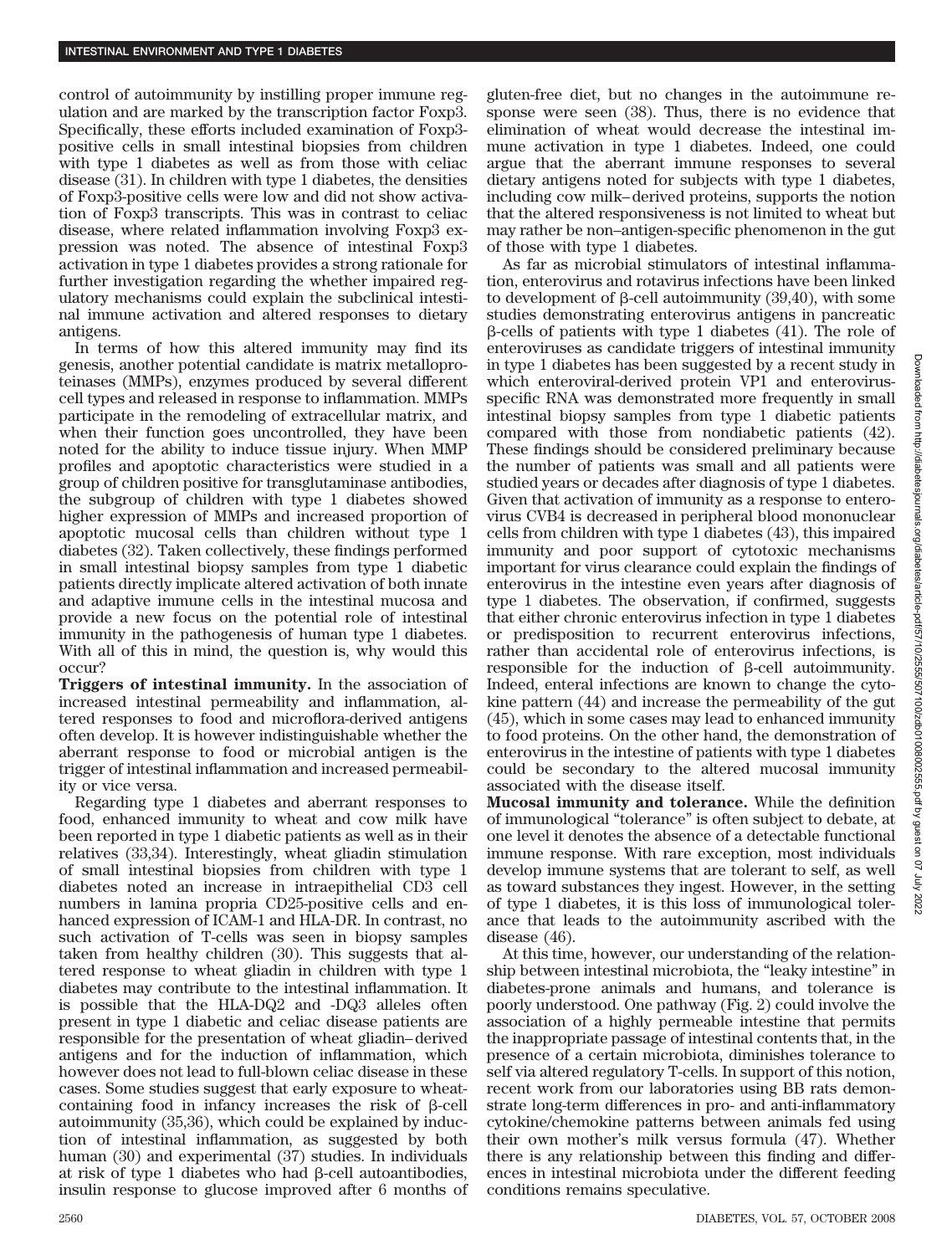Recently, it has been proposed that maintenance of a commensal microbiota closely corresponds to the regulatory and cytotoxic T-cell systems (48,49). This is the basis of the "old friends" hypothesis, which states that the presence of normal microbes (i.e., old friends) stimulates a low-grade upregulation of regulatory T-cells that produce IL-10 and transforming growth factor- $\beta$ , which in turn diminishes the effects of proinflammatory processes (48). In addition to decreasing a response that would eliminate the "old friends," this regulatory response would also result in maintenance of tolerance to self. This is likely to be one of the critical mechanisms underlying the benefits of maintaining gastrointestinal commensal microorganisms as well as supplementation with probiotics. In infants with a family history of allergy, probiotics that protected from atopic eczema induced low-grade inflammation characterized by IL-10 upregulation (13). Accordingly, the administration of certain antibiotics and or probiotics may affect the development of type 1 diabetes by altering the balance of gut microbiota toward either a tolerogenic or nontolerogenic state, depending on the intestinal microbes present. Dietary factors, especially those during infancy when new foreign proteins are introduced into the diet, modulate the intestinal microbiota (50). In NOD mice, diabetes-preventive gluten free–diet has been shown to modulate microbiota (51). It is notable that dietary interventions may thus not only modulate the immune response to dietary exposure but also immunity in general by changes in microbiota and permeability. The interaction of tolerance, microflora, and permeability was demonstrated when probiotics given to children with atopic dermatitis resulted in a decrease of the intestinal permeability and alleviated the symptoms of dermatitis (52).

As noted earlier, autoimmune insulitis may result from dysregulated oral tolerance to dietary antigens combined with increased intestinal inflammation and permeability in genetically predisposed individuals. For example, bovine insulin, a cow milk protein, has been hypothesized as a trigger of type 1 diabetes autoimmunity (53). Bovine insulin may sensitize intestinal T-cells early in life to later participation in the autoimmune destruction of insulinsecreting  $\beta$ -cells (53). The activation of luminal antigenspecific T-cells in pancreatic lymph nodes has been demonstrated in experimental animal models (54). In NOD mice, the lymphocytes infiltrating the islets express the gut-homing receptor  $\alpha$ -4 $\beta$ -7-integrin, and the endothelium in the insulitis display the ligand MadCam-1 (55,56). The lymphocytes from intestine may therefore circulate between the pancreas and gut, or dendritic cells may transport luminal antigens for presentation in the pancreatic lymph nodes. These findings provide an immunological link between dietary antigens and insulitis, which has been earlier observed as modulation of diabetes outcome by dietary manipulation in animal models. The Trial to Reduce IDDM in the Genetically at Risk (TRIGR) study is currently testing the elimination of cow milk proteins and the use of hydrolyzed formula during the first months of life in children at genetic risk of type 1 diabetes for the purpose of preventing  $\beta$ -cell autoimmunity. The trial is based on encouraging results from a pilot study in which a  $50\%$  reduction of the  $\beta$ -cell autoimmunity was observed in children who received hydrolyzed formula versus those who received ordinary cow milk–based formula (57). This intervention may have multiple actions that modulate the development of  $\beta$ -cell autoantibodies. The intervention

may alter the composition of intestinal microbiota, promote tolerance by diminishing intestinal permeability and inflammation, or modulate immune response to bovine insulin by delaying exposure until the time of normal intestinal maturation.

## **FUTURE DIRECTIONS**

Clearly, much work remains in terms of understanding the role of the gut in type 1 diabetes development. Despite numerous studies showing health benefits of probiotics, the enthusiasm for their application as well as other means to alter the intestinal microbial ecosystem in the prevention of type 1 diabetes needs to be tempered due to the current lack of knowledge of the normal developing intestinal microbiota, in addition to questions as to how it affects the developing immune system. Future studies using newly developed techniques to evaluate intestinal microbiota, coupled with the rapidly emerging fields of proteomics and metabolomics, are certainly needed. Indeed, when used to evaluate the intestinal barrier, we believe the end result will provide not only important insights toward the pathogenic cascade that leads to type 1 diabetes but also strategies for prevention of type 1 diabetes. Finally, the role of gut as modulator of  $\beta$ -cell autoimmunity, and/or as the place for initiation of  $\beta$ -cell autoimmunity, should provide new understanding of the changing incidence of type 1 diabetes at different times and in different populations.

#### **ACKNOWLEDGMENTS**

The studies of the authors that formed the scientific information for this Perspectives article were supported by the National Institutes of Health, the Juvenile Diabetes Research Foundation, and the Jeffrey Keene Professorship.

#### **REFERENCES**

- 1. Hooper LV: Bacterial contributions to mammalian gut development. *Trends Microbiol* 12:129–134, 2004
- 2. Hooper LV, Gordon JI: Commensal host-bacterial relationships in the gut. *Science* 292:1115–1118, 2001
- 3. Stappenbeck TS, Hooper LV, Gordon JI: Developmental regulation of intestinal angiogenesis by indigenous microbes via Paneth cells. *Proc Natl Acad SciUSA* 99:15451–15455, 2002
- 4. Mazmanian SK, Liu CH, Tzianabos AO, Kasper DL: An immunomodulatory molecule of symbiotic bacteria directs maturation of the host immune system. *Cell* 122:107–118, 2005
- 5. Mordes JP, Bortell R, Blankenhorn EP, Rossini AA, Greiner DL: Rat models of type 1 diabetes: genetics, environment, and autoimmunity. *ILAR J* 45:278–291, 2004
- 6. Greiner DL, Rossin IAA, Mordes JP: Translating data from animal models into methods for preventing human autoimmune diabetes mellitus: caveat emptor and primum non nocere. *Clin Immunol* 100:134–143, 2001
- 7. Like AA, Guberski DL, Butler L: Influence of environmental viral agents on frequency and tempo of diabetes mellitus in BB/Wor rats. *Diabetes* 40:259–262, 1991
- 8. Buschard K, Pedersen C, Hansen SV, Hageman I, Aaen K, Bendtzen K: Anti-diabetogenic effect of fusidic acid in diabetes prone BB rats. *Autoimmunity* 14:101–104, 1992
- 9. Brugman S, Klatter FA, Visser JT, Wildeboer-Veloo AC, Harmsen HJ, Rozing J, Bos NA: Antibiotic treatment partially protects against type 1 diabetes in the Bio-Breeding diabetes-prone rat: is the gut flora involved in the development of type 1 diabetes? *Diabetologia* 49:2105–2108, 2006
- 10. Schwartz RF, Neu J, Schatz D, Atkinson MA, Wasserfall C: Comment on: Brugman S et al: (2006) Antibiotic treatment partially protects against type 1 diabetes in the Bio-Breeding diabetes-prone rat: is the gut flora involved in the development of type 1 diabetes? *Diabetologia* 50:220–221, 2007
- 11. Calcinaro FDS, Marinaro M, Candeloro P, Bonato V, Marzotti S, Corneli RB, Ferretti E, Gulino A, Grasso F, De Simone C, Di Mario U, Falorni A, Boirivant M, Dotta F: Oral probiotic administration induces interleukin-10 production and prevents spontaneous autoimmune diabetes in the nonobese diabetic mouse. *Diabetologia* 48:1565–1575, 2005